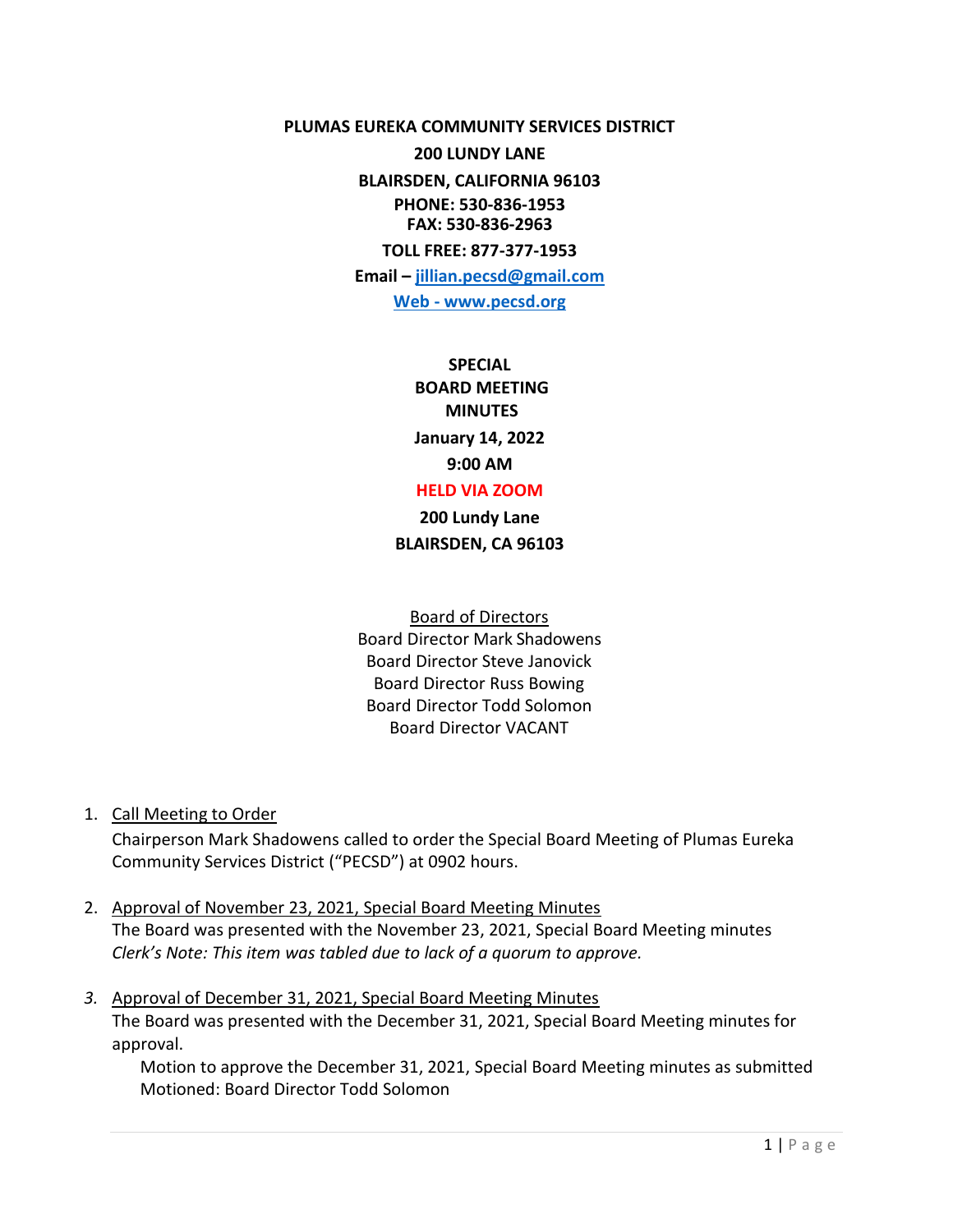2<sup>nd</sup>: Board Director Russ Bowring

All in Favor. (Roll Call) Aye – Chairperson Mark Shadowens Aye – Board Director Russ Bowring Aye – Board Director Todd Solomon

Absent - Vice Chairperson Steve Janovick

### 4. Appointment to Standing Committees

Following a discussion of District needs, the Board opted to suspend all standing committees except for Budget & Finance.

The Budget & Finance Committee will consist of Chairperson Russ Bowring and Member Mark Shadowens.

The Board will create Ad Hoc committees to deal with specific projects and issues as they arise.

5. Filling Board Vacancies, Board Terms, Election Notifications Interim General Manager John Rowden confirmed that each Board Member serves a 4 year term. Elections are staggered to ensure Board continuity.

Board Clerk Jillian Cole will create and manage a schedule to ensure Members up for election are notified in a timely fashion.

The Board was advised that the District still had one vacancy to fill and were encouraged by Interim General Manager John Rowden to actively recruit members of the community to fill the position.

#### 6. Fire Chief's Report

## a. Call Report & Training Report

Copies of the Call and Training Reports are available for viewing at Plumas Eureka Fire Department ("PEFD") Administrative Office upon request.

PEFD Volunteers are keeping abreast of the latest precautions for the coronavirus and will continue to follow CDC and NorCal EMS guidelines and requirements.

#### b. Personnel

Volunteer Jim Heiland has resigned from the Department.

## 1. Fire Apparatus & Equipment Maintenance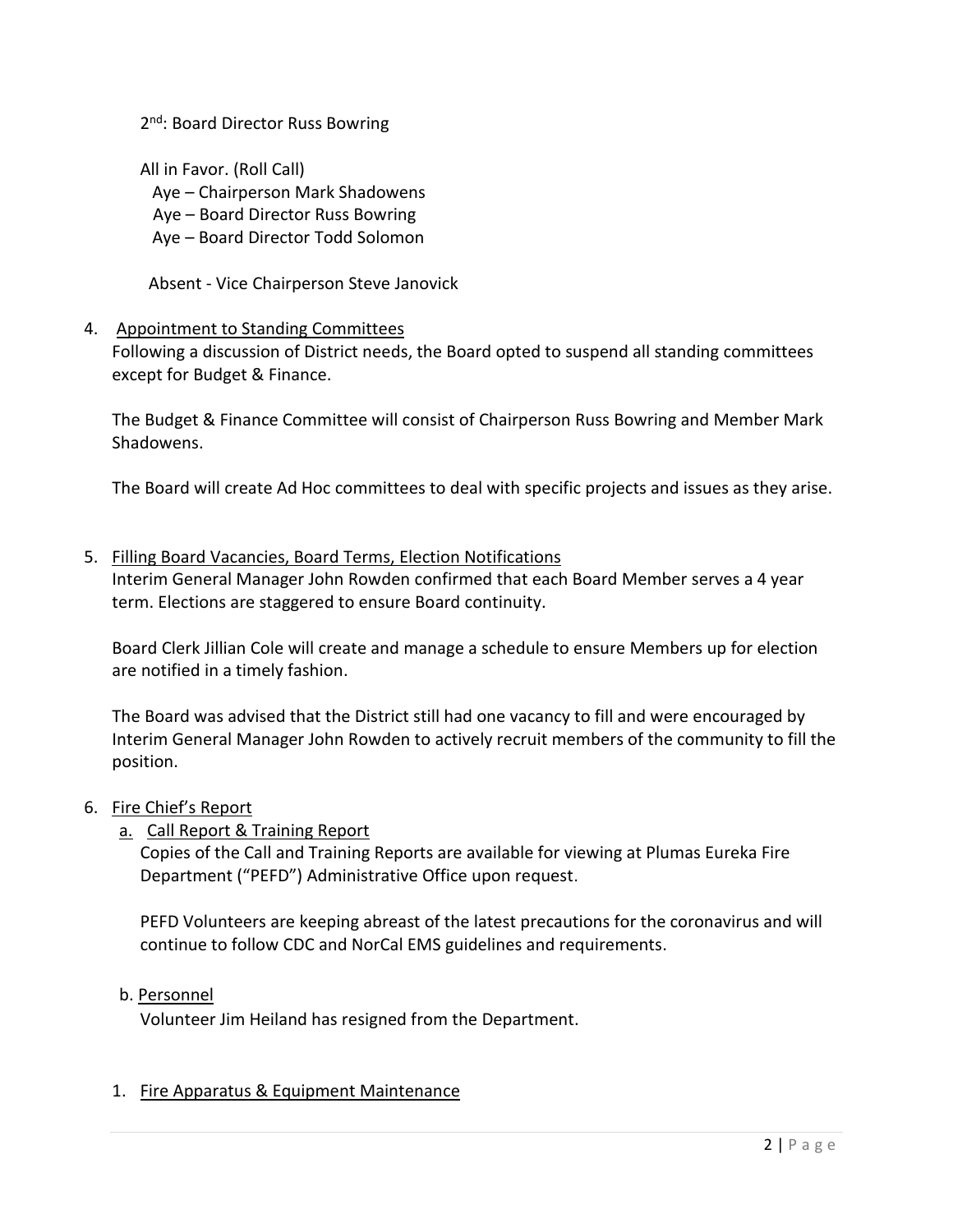9122 has been serviced for scheduled maintenance and the steering was repaired. Air brakes will be replaced/repaired upon delivery of a required part.

Firefighter SCBA (Self Contained Breathing Apparatus) systems have been pressure tested and batteries have been replaced.

The District's new Command Vehicle, 9100 has been fully customized. The old command vehicle will be donated to Long Valley Fire Department.

Chief Munsen advises a plan is being developed to update and specialize each Fire Department apparatus.

d. Training

Trainings have been scheduled for the first 6 (six) months for 2022.

- e. Firewise Committee Actions and Activities Outreach continues to procure a new Firewise Chairperson for the District.
- f. Miscellaneous

**Burn permits are required and can be received on-line at the Cal Fire website or at the Mohawk Ranger station.** The Air Quality Board determines burn days. Please call (530) 832- 4528, press 5 for our region, and listen to the entire message for day designation and instructions.

The Department has enrolled in FEMAs "GoGrant" system for equipment replacement. Chief Munsen has requested 12 new SCBA harnesses & packs, as well as 12 new masks, and 12 extra air bottles.

The Department is in receipt of payments from several large fire incidents in 2021 totaling approximately \$373,000.00. These payments are to reimburse the Department for personnel, equipment, and administrative fees. Volunteers who served on these fires will be paid by the District directly.

g. Plumas County Fire Chiefs Association Nothing to Report.

## 7. Water System Compliance

Results from testing November 4, 2021, showed the As level at the compliance point to be 6 ppb; at Well 1B to be 10 ppb; and at Well 2 to be 14 ppb. The EPA Standard is 10 ppb. The running annual average (RAA) at the compliance point is 9 ppb, 7 ppb at Well 1B, and 15 ppb at Well 2.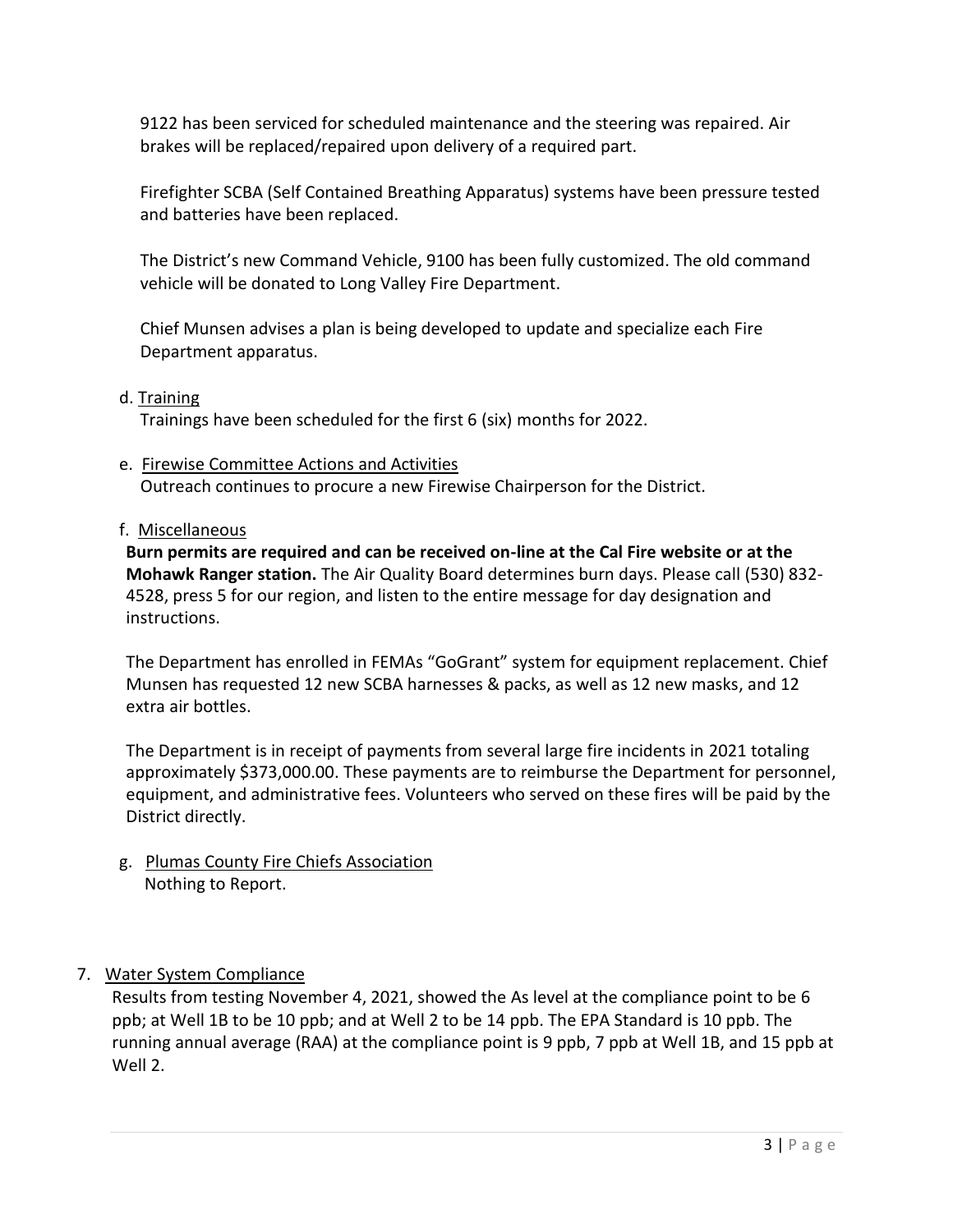Results from testing December 6, 2021, showed the As level at the compliance point to be 7 ppb; at Well 1B to be 7 ppb; and at Well 2 to be 14 ppb. The EPA Standard is 10 ppb. The running annual average (RAA) at the compliance point is 9 ppb, 7 ppb at Well 1B, and 15 ppb at Well 2.

The most recent results of the tests of the Quarterly samples taken on October 26, 2021, for Iron were .610 mg/l at Well 1B and .440 mg/l at Well 2; for Manganese were .0865 mg/l at Well 1B and .0966 mg/l at Well 2. (The Secondary Standard for Iron is .300 mg/l. The Secondary Standard for Manganese is .05 mg/l.)

## Remediation Project Development

Interim General Manager John Rowden advised the Board that he is currently working with the State to draft agreements regarding the requirement for further pilot testing for the removal of phosphates and other contaminants that could affect chemical reactions in treatment for the remediation of arsenic.

# 8. Generator Replacement Project

Interim General Manager John Rowden advised the Board that the generator replacement project continues. The District was given a \$137,000.00 grant to replace diesel powered or obsolete generators in 2021. Generators at Well 1B and Wastewater Treatment Plant 7 are in the process of being replaced. Wastewater Treatment Plant 6 has been determined to be unable to accommodate a new generator due to spacing issues. The District is currently working with Plumas Sierra Rural Electric Cooperative to determine and implement an alternative for that location.

## 9. Refinancing WWTP 7 Debt

Interim General Manager John Rowden gave an update regarding the refinancing of the District's Wastewater Treatment Plant Bond Debt. In an earlier meeting with a financial advisor, the District was advised that refinancing would involve a 10 year loan term followed by a large balloon payment or the need to refinance the debt remaining at the end of that term.

The Board indicated that this would not be a prudent financial decision at this time.

## 10. Liability Insurance

The Board was advised by Interim General Manager John Rowden that the District is currently awaiting more information from prospective vendor SDRMA (Special District Risk Management Agency). This item will be re-addressed at a later meeting.

## 11. General Manager's Report

- a. Finance
	- i. The Board was presented with the District's Financial Reports for November and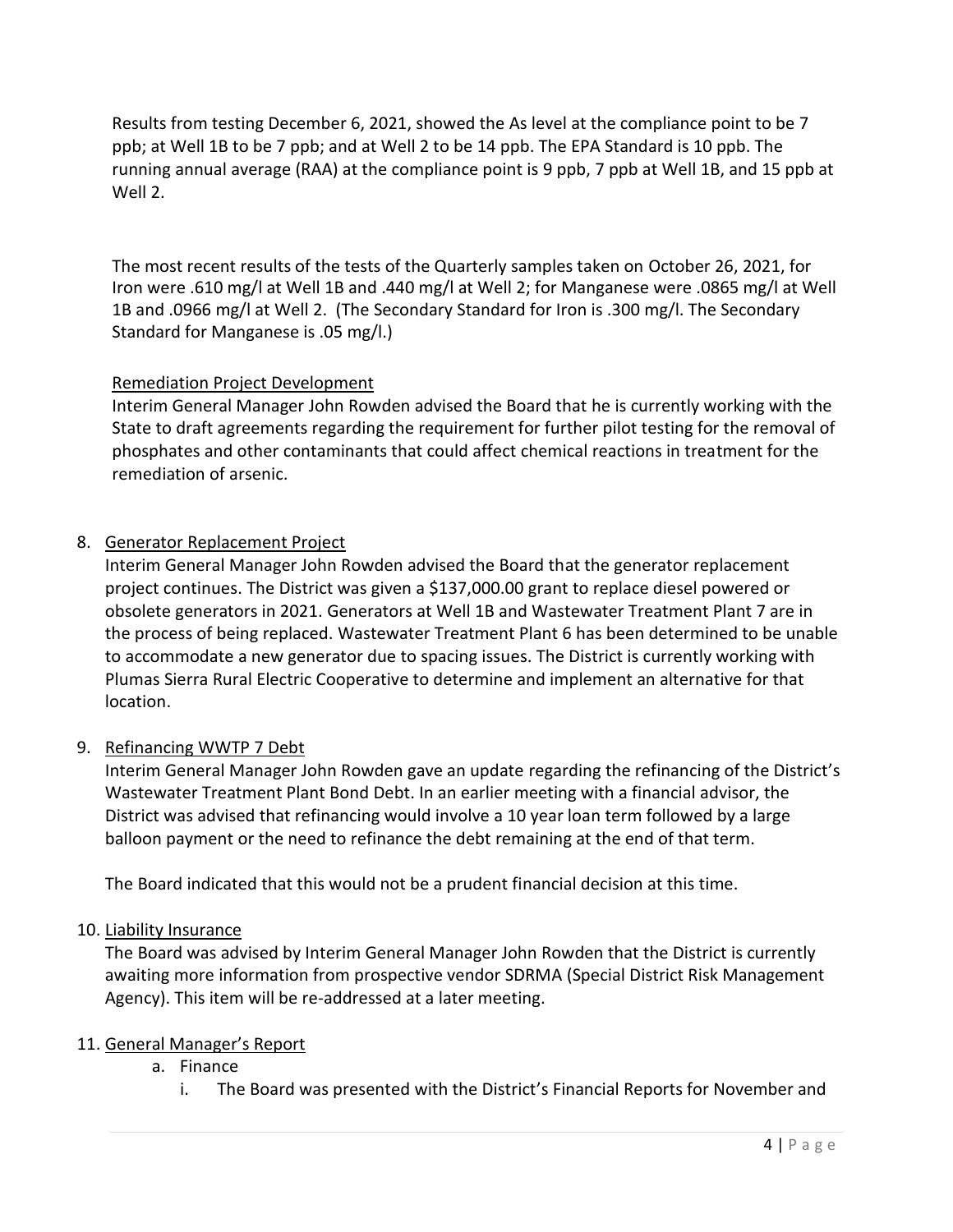December 2021. Motion to accept the Plumas Eureka CSD Financial Reports for November and December 2021.

Motioned: Board Director Todd Solomon 2<sup>nd</sup>: Board Director Russ Bowring

All in Favor. (Roll Call) Aye – Chairperson Mark Shadowens Aye – Board Director Russ Bowring Aye – Board Director Todd Solomon

Absent - Vice Chairperson Steve Janovick

ii. The Board was advised that District staff continue to work with the USDA to comply to their requirement to separate Water and Wastewater financial information in annually required bond debt reports.

The District has currently scheduled field work for the 2020-2021 Fiscal Year Audit for the first week of March 2022.

- b. Administration
	- i. Administrative Manager Jillian Cole advised the Board there are currently no changes to District Liens on delinquent properties.
	- ii. District income reports were discussed as well as ways to improve the accuracy of financial reporting between UB Max and Quickbooks, as well as transferring financial report compilation to Bequette & Kimmel. Brittany Wilcox of B & K, and Budget & Finance Chairperson Russ Bowring will meet to determine report formatting, etc. Financial reports will be presented to the Board in arrears going forward.
	- iii. Ms. Cole advised the Board of required and recommended training available through the California Special District Association for ethics, harassment, and best practices education, as well as the requirement for FPPC Form 700 financial disclosures.
	- iv. Office Operation and Hours have been sporadic due to Covid-19 complications. Administrative Manager Jillian Cole has been performing duties remotely when not in the office.

#### c. Operations, Maintenance, Small Projects **Water** November Flow: Well 1b – 1,529,800 gallons Well 2- 1,900 gallons Total-1,531,700

gallons.

December Flow: Well 1b - 1,392,300 gallons Well 2- 1,500 gallons Total- 1,393,800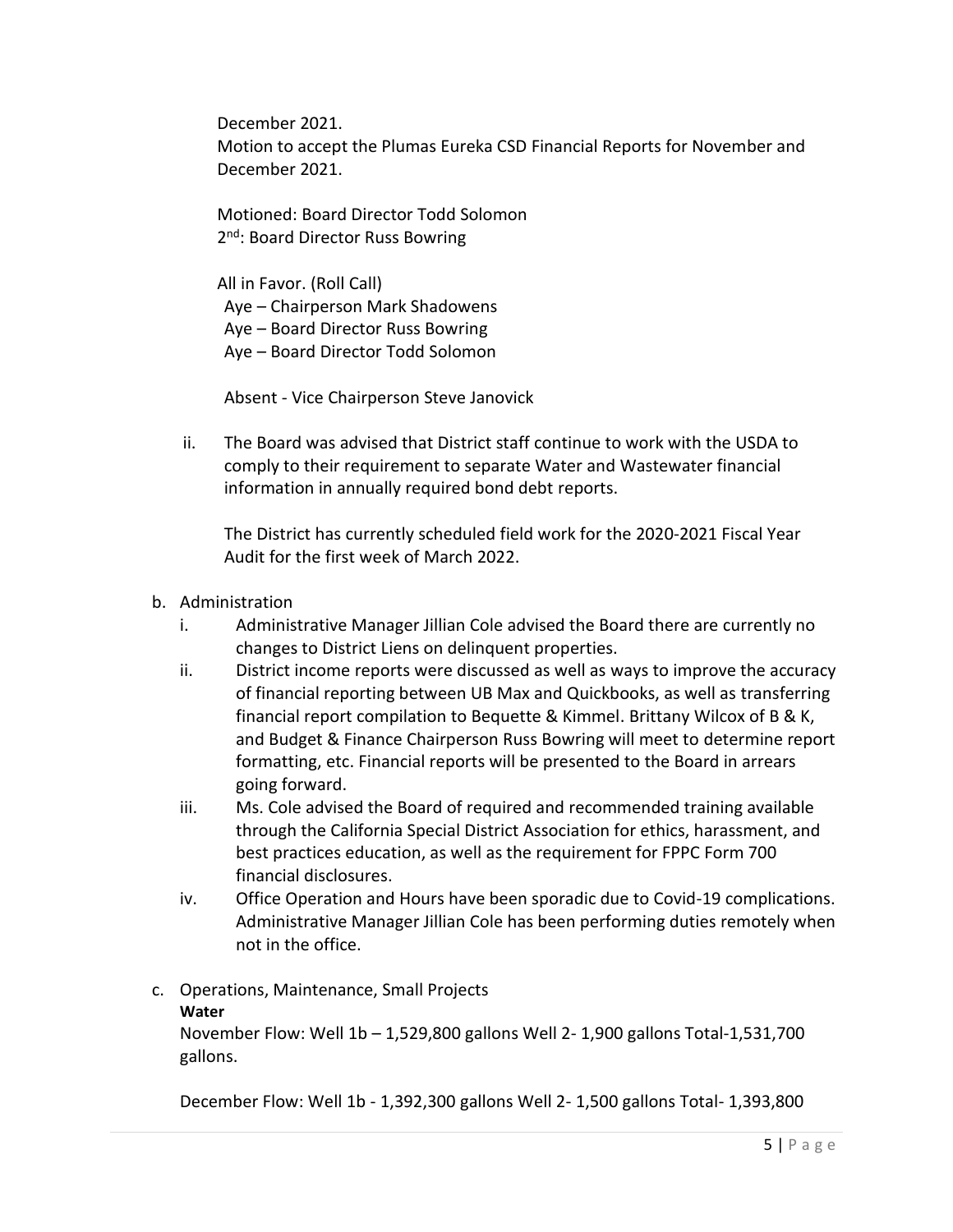#### gallons.

Water Leaks: During the month of December, operators received multiple calls for emergency shutoffs, mostly due to improper winterizing.

#### **Wastewater**

November Flow: WWTP 6- 223,791 gallons WWTP 7: 921,318 gallons Total: 1,145,109 gallons December Flow: WWTP 6- 241,599 gallons WWTP 7: 1,435,644 gallons Total: 1,677,243 gallons

WWTP 7 Blowers: Due to part delays and the weather, the replacement of motor pulley seals has been postponed until further notice from Kaeser. Operators were experiencing multiple issues with the blowers during November and December. Jim Bryant of Bryant Electric investigated the issues being observed. One motor had loose wires causing the equipment to fault. This issue was immediately rectified. Additionally, he found that the parameters for the VFD were not set properly, causing the blowers to "fault". Bryant was able to adjust the parameters within the proper operating range for the equipment.

WWTP 6 Sludge Holding Tank: Over the previous months the sludge holding tank had been leaking into the "Gallery", an extra storage basin, which then would have to pumped back into the headworks of the plant. Operators were able to identify and successfully patch the leak. Operators are currently researching a more permanent repair to the issue.

#### **Misc, & Small Projects**

Truck Issues: Operators have been experiencing issues with the White work truck. On one occasion, the truck had run out of fuel even though the gas gauge indicated that there was fuel in the truck. Mechanics at Chevron identified the problem as being a faulty sending unit; a new part has been ordered. Second, the windshield wiper on the driver side had malfunction with the gears while Operators plowed roads during the December storms. A temporary fix was found and implemented by Graeagle Chevron mechanics. The replacement part for the wiper has been ordered as well and will be replaced.

Snow Removal: During Christmas and the following week, Operators worked diligently removing snow from district roads and fire hydrants. The snow became deep and heavy enough that the plow truck could not move the snow effectively; Operators utilized the District's Bobcat with the snowblower attachment to clear the roads and berms in front of the fire hydrants.

d. Miscellaneous

The Board was advised that COLA wage increases were adjusted to 5.9% in accordance with the Social Security COLA index.

The District received reports of several downed trees during the December storms, including one which caused property damage when it fell from District property onto a resident's deck. The resident will be filing a damage claim with the District.

#### 12. Closed Session

Board Chairperson Mark Shadowens adjourned to Closed Session at 1134 hours.